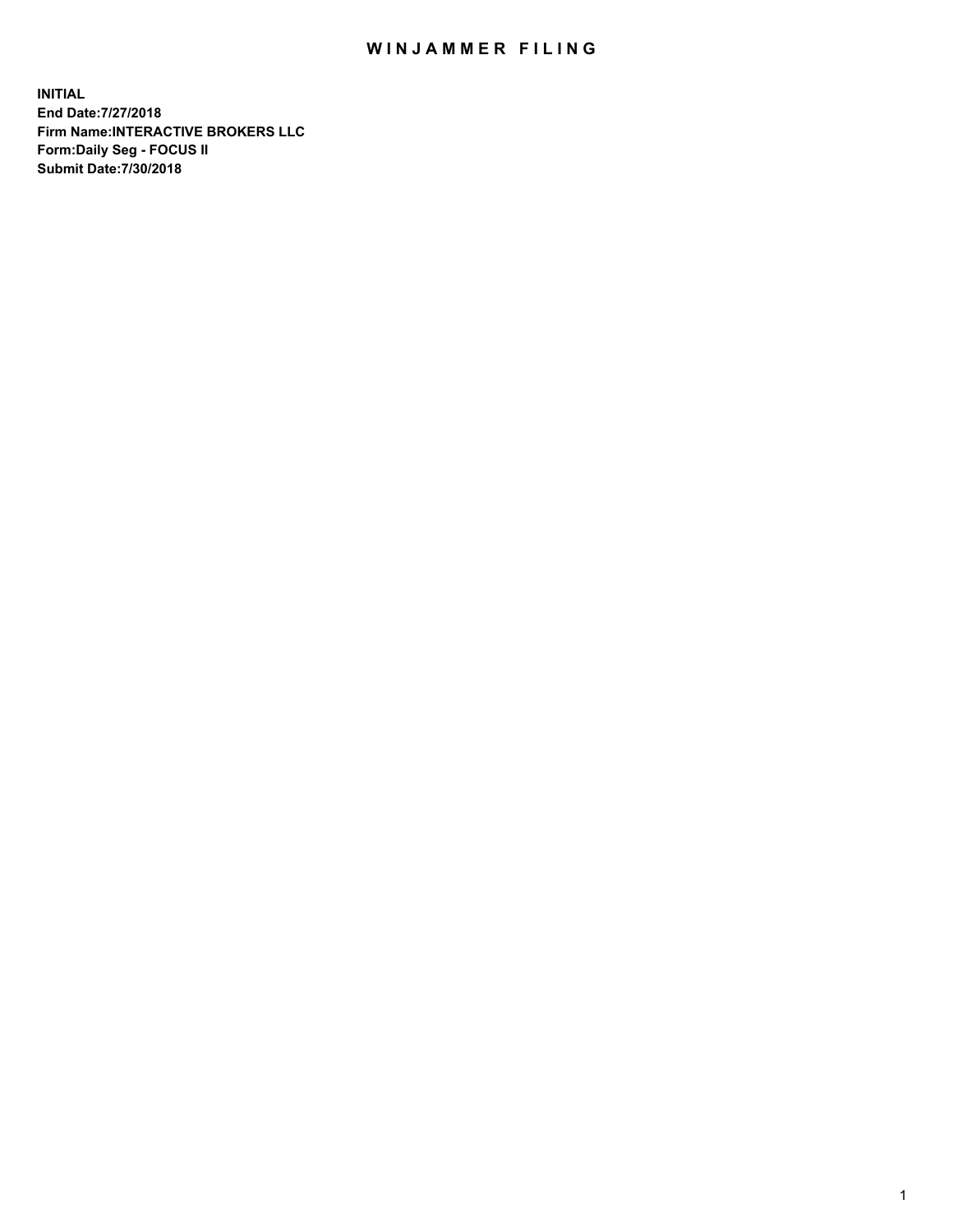**INITIAL End Date:7/27/2018 Firm Name:INTERACTIVE BROKERS LLC Form:Daily Seg - FOCUS II Submit Date:7/30/2018 Daily Segregation - Cover Page**

| Name of Company                                                                                                                                                                                                                                                                                                                | <b>INTERACTIVE BROKERS LLC</b>                                                            |
|--------------------------------------------------------------------------------------------------------------------------------------------------------------------------------------------------------------------------------------------------------------------------------------------------------------------------------|-------------------------------------------------------------------------------------------|
| <b>Contact Name</b>                                                                                                                                                                                                                                                                                                            | James Menicucci                                                                           |
| <b>Contact Phone Number</b>                                                                                                                                                                                                                                                                                                    | 203-618-8085                                                                              |
| <b>Contact Email Address</b>                                                                                                                                                                                                                                                                                                   | jmenicucci@interactivebrokers.c<br>om                                                     |
| FCM's Customer Segregated Funds Residual Interest Target (choose one):<br>a. Minimum dollar amount: ; or<br>b. Minimum percentage of customer segregated funds required:% ; or<br>c. Dollar amount range between: and; or<br>d. Percentage range of customer segregated funds required between:% and%.                         | $\overline{\mathbf{0}}$<br>0<br>155,000,000 245,000,000<br>0 <sub>0</sub>                 |
| FCM's Customer Secured Amount Funds Residual Interest Target (choose one):<br>a. Minimum dollar amount: ; or<br>b. Minimum percentage of customer secured funds required:% ; or<br>c. Dollar amount range between: and; or<br>d. Percentage range of customer secured funds required between:% and%.                           | $\overline{\mathbf{0}}$<br>$\overline{\mathbf{0}}$<br>80,000,000 120,000,000<br><u>00</u> |
| FCM's Cleared Swaps Customer Collateral Residual Interest Target (choose one):<br>a. Minimum dollar amount: ; or<br>b. Minimum percentage of cleared swaps customer collateral required:% ; or<br>c. Dollar amount range between: and; or<br>d. Percentage range of cleared swaps customer collateral required between:% and%. | $\overline{\mathbf{0}}$<br>$\underline{\mathbf{0}}$<br>0 <sub>0</sub><br>0 <sub>0</sub>   |

Attach supporting documents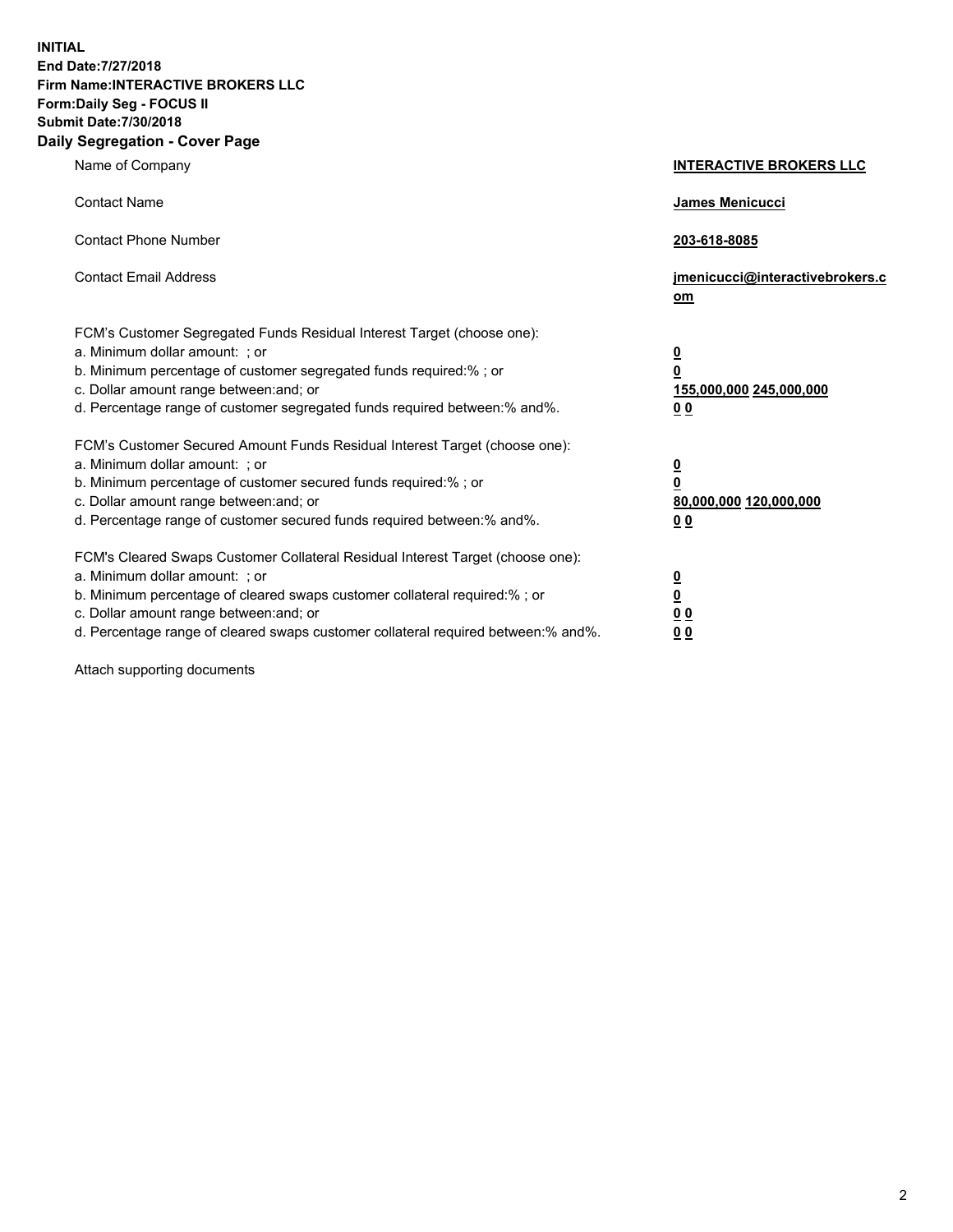## **INITIAL End Date:7/27/2018 Firm Name:INTERACTIVE BROKERS LLC Form:Daily Seg - FOCUS II Submit Date:7/30/2018 Daily Segregation - Secured Amounts**

|                | Dany Ocgi cganon - Occarca Anioante                                                         |                                                         |
|----------------|---------------------------------------------------------------------------------------------|---------------------------------------------------------|
|                | Foreign Futures and Foreign Options Secured Amounts                                         |                                                         |
|                | Amount required to be set aside pursuant to law, rule or regulation of a foreign            | $0$ [7305]                                              |
|                | government or a rule of a self-regulatory organization authorized thereunder                |                                                         |
| $\mathbf{1}$ . | Net ledger balance - Foreign Futures and Foreign Option Trading - All Customers             |                                                         |
|                | A. Cash                                                                                     | 444,046,178 [7315]                                      |
|                | B. Securities (at market)                                                                   | $0$ [7317]                                              |
| 2.             | Net unrealized profit (loss) in open futures contracts traded on a foreign board of trade   | 4,857,861 [7325]                                        |
| 3.             | Exchange traded options                                                                     |                                                         |
|                | a. Market value of open option contracts purchased on a foreign board of trade              | 503,085 [7335]                                          |
|                | b. Market value of open contracts granted (sold) on a foreign board of trade                | -56,240 [7337]                                          |
| 4.             | Net equity (deficit) (add lines 1. 2. and 3.)                                               | 439,635,162 [7345]                                      |
| 5.             | Account liquidating to a deficit and account with a debit balances - gross amount           | 4,192 [7351]                                            |
|                | Less: amount offset by customer owned securities                                            | 0 [7352] 4,192 [7354]                                   |
| 6.             | Amount required to be set aside as the secured amount - Net Liquidating Equity              | 439,639,354 [7355]                                      |
|                | Method (add lines 4 and 5)                                                                  |                                                         |
| 7.             | Greater of amount required to be set aside pursuant to foreign jurisdiction (above) or line | 439,639,354 [7360]                                      |
|                | 6.                                                                                          |                                                         |
|                | FUNDS DEPOSITED IN SEPARATE REGULATION 30.7 ACCOUNTS                                        |                                                         |
| $\mathbf{1}$ . | Cash in banks                                                                               |                                                         |
|                | A. Banks located in the United States                                                       | 86,600,465 [7500]                                       |
|                | B. Other banks qualified under Regulation 30.7                                              | 0 [7520] 86,600,465 [7530]                              |
| 2.             | Securities                                                                                  |                                                         |
|                | A. In safekeeping with banks located in the United States                                   | 371,879,235 [7540]                                      |
|                | B. In safekeeping with other banks qualified under Regulation 30.7                          | 0 [7560] 371,879,235 [7570]                             |
| 3.             | Equities with registered futures commission merchants                                       |                                                         |
|                | A. Cash                                                                                     | $0$ [7580]                                              |
|                | <b>B.</b> Securities                                                                        | $0$ [7590]                                              |
|                | C. Unrealized gain (loss) on open futures contracts                                         | $0$ [7600]                                              |
|                | D. Value of long option contracts                                                           | $0$ [7610]                                              |
|                | E. Value of short option contracts                                                          | 0 [7615] 0 [7620]                                       |
| 4.             | Amounts held by clearing organizations of foreign boards of trade                           |                                                         |
|                | A. Cash                                                                                     | $0$ [7640]                                              |
|                | <b>B.</b> Securities                                                                        | $0$ [7650]                                              |
|                | C. Amount due to (from) clearing organization - daily variation                             | $0$ [7660]                                              |
|                | D. Value of long option contracts                                                           | $0$ [7670]                                              |
|                | E. Value of short option contracts                                                          | 0 [7675] 0 [7680]                                       |
| 5.             | Amounts held by members of foreign boards of trade                                          |                                                         |
|                | A. Cash                                                                                     | 113,726,041 [7700]                                      |
|                | <b>B.</b> Securities                                                                        | $0$ [7710]                                              |
|                | C. Unrealized gain (loss) on open futures contracts                                         | $-1,352,141$ [7720]                                     |
|                | D. Value of long option contracts                                                           | 503,085 [7730]                                          |
|                | E. Value of short option contracts                                                          | <u>-<b>56,240</b> [</u> 7735] <u>112,820,745</u> [7740] |
| 6.             | Amounts with other depositories designated by a foreign board of trade                      | 0 [7760]                                                |
| 7.             | Segregated funds on hand                                                                    | $0$ [7765]                                              |
| 8.             | Total funds in separate section 30.7 accounts                                               | 571,300,445 [7770]                                      |
| 9.             | Excess (deficiency) Set Aside for Secured Amount (subtract line 7 Secured Statement         | 131,661,091 [7380]                                      |
|                | Page 1 from Line 8)                                                                         |                                                         |
| 10.            | Management Target Amount for Excess funds in separate section 30.7 accounts                 | 80,000,000 [7780]                                       |
| 11.            | Excess (deficiency) funds in separate 30.7 accounts over (under) Management Target          | 51,661,091 [7785]                                       |
|                |                                                                                             |                                                         |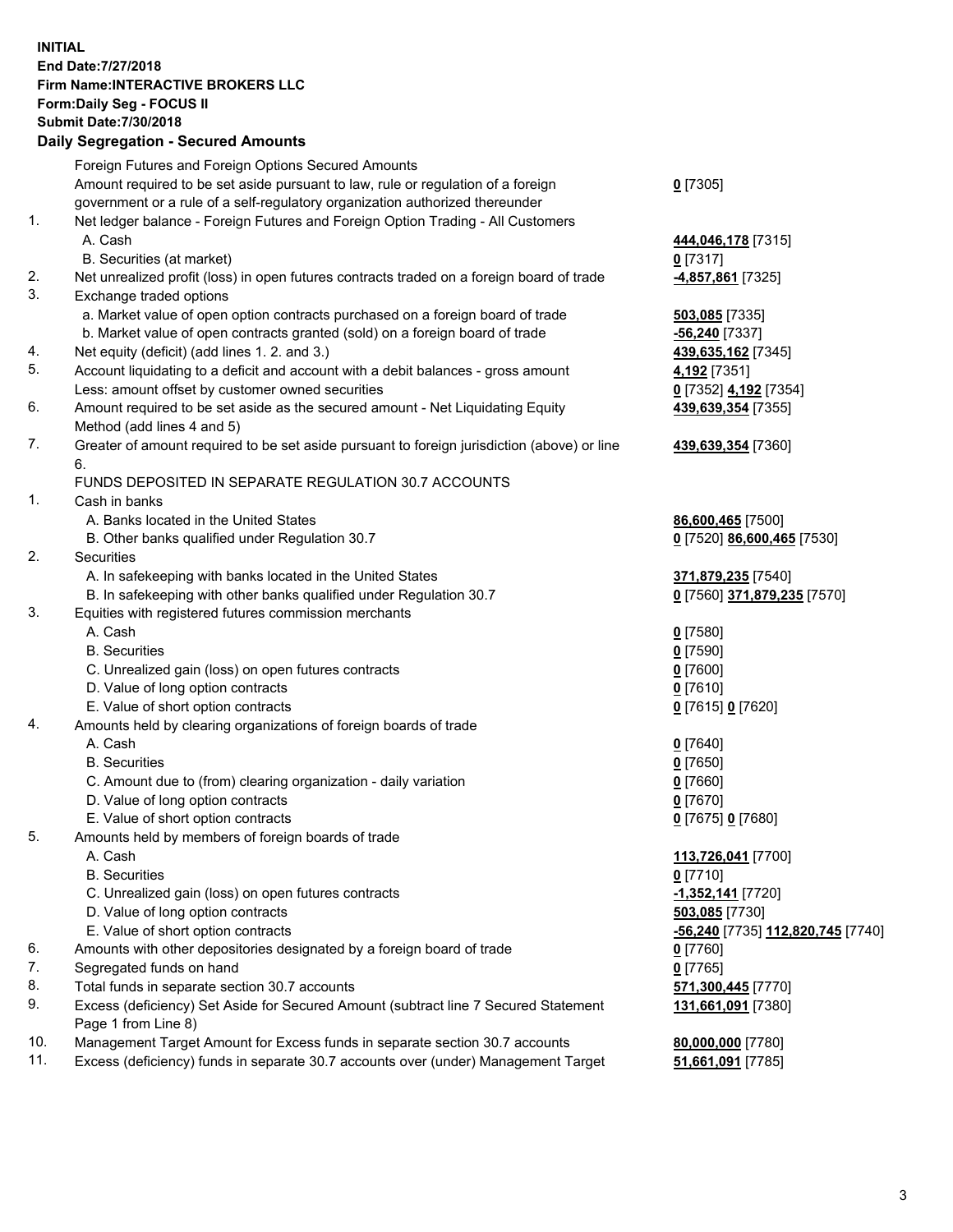**INITIAL End Date:7/27/2018 Firm Name:INTERACTIVE BROKERS LLC Form:Daily Seg - FOCUS II Submit Date:7/30/2018 Daily Segregation - Segregation Statement** SEGREGATION REQUIREMENTS(Section 4d(2) of the CEAct) 1. Net ledger balance A. Cash **3,948,734,237** [7010] B. Securities (at market) **0** [7020] 2. Net unrealized profit (loss) in open futures contracts traded on a contract market **10,912,475** [7030] 3. Exchange traded options A. Add market value of open option contracts purchased on a contract market **169,191,935** [7032] B. Deduct market value of open option contracts granted (sold) on a contract market **-171,406,180** [7033] 4. Net equity (deficit) (add lines 1, 2 and 3) **3,957,432,467** [7040] 5. Accounts liquidating to a deficit and accounts with debit balances - gross amount **162,972** [7045] Less: amount offset by customer securities **0** [7047] **162,972** [7050] 6. Amount required to be segregated (add lines 4 and 5) **3,957,595,439** [7060] FUNDS IN SEGREGATED ACCOUNTS 7. Deposited in segregated funds bank accounts A. Cash **1,003,040,296** [7070] B. Securities representing investments of customers' funds (at market) **1,956,692,095** [7080] C. Securities held for particular customers or option customers in lieu of cash (at market) **0** [7090] 8. Margins on deposit with derivatives clearing organizations of contract markets A. Cash **25,928,620** [7100] B. Securities representing investments of customers' funds (at market) **1,176,884,290** [7110] C. Securities held for particular customers or option customers in lieu of cash (at market) **0** [7120] 9. Net settlement from (to) derivatives clearing organizations of contract markets **10,646,483** [7130] 10. Exchange traded options A. Value of open long option contracts **180,039,944** [7132] B. Value of open short option contracts **-178,319,666** [7133] 11. Net equities with other FCMs A. Net liquidating equity **0** [7140] B. Securities representing investments of customers' funds (at market) **0** [7160] C. Securities held for particular customers or option customers in lieu of cash (at market) **0** [7170] 12. Segregated funds on hand **0** [7150] 13. Total amount in segregation (add lines 7 through 12) **4,174,912,062** [7180] 14. Excess (deficiency) funds in segregation (subtract line 6 from line 13) **217,316,623** [7190] 15. Management Target Amount for Excess funds in segregation **155,000,000** [7194] **62,316,623** [7198]

16. Excess (deficiency) funds in segregation over (under) Management Target Amount Excess